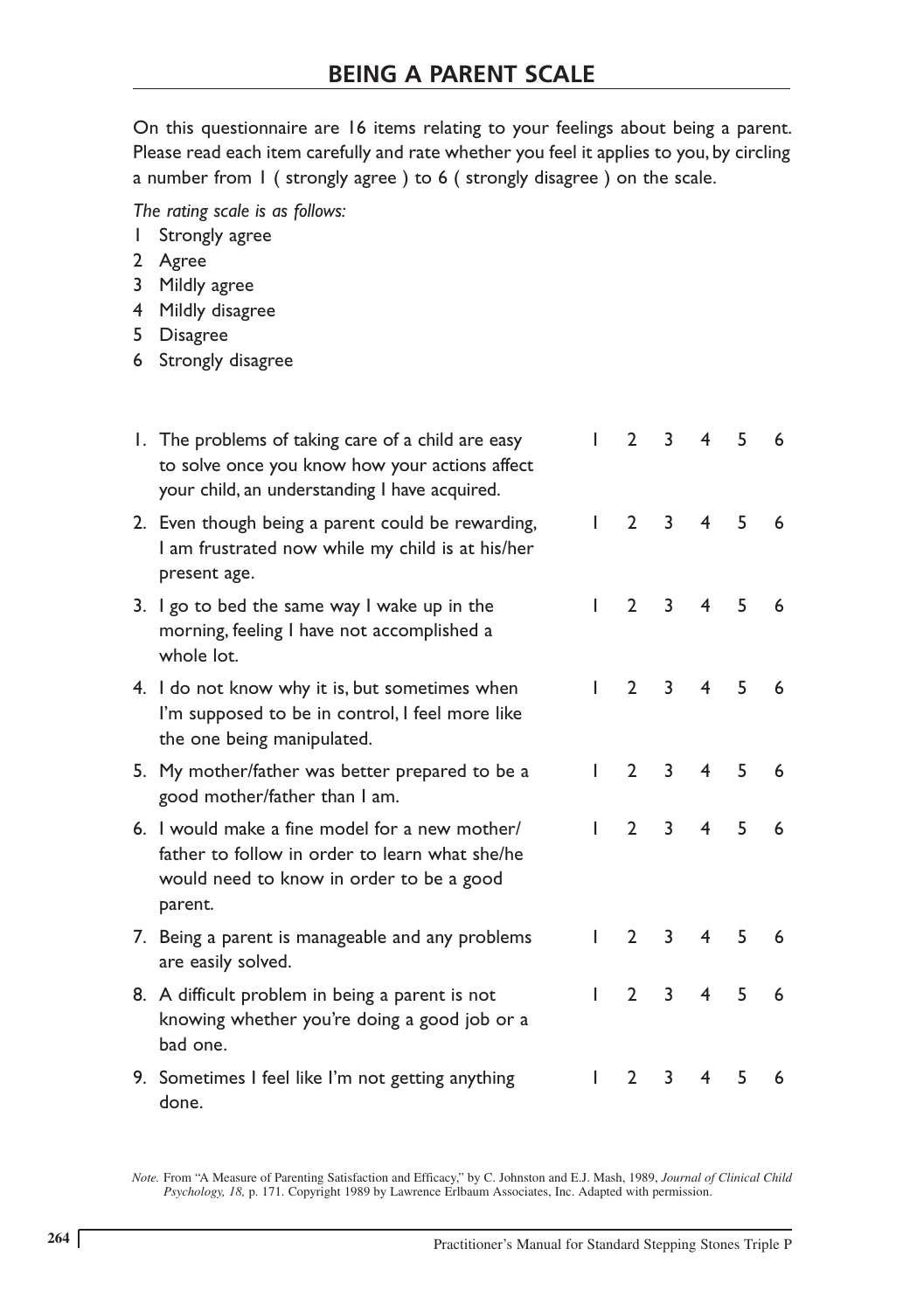| 10.1 meet my own personal expectations for<br>expertise in caring for my child.                                       |              |               |   | $2 \t3 \t4 \t5$             |   | 6  |
|-----------------------------------------------------------------------------------------------------------------------|--------------|---------------|---|-----------------------------|---|----|
| II. If anyone can find the answer to what is trou-<br>bling my child, I am the one.                                   | $\mathbf{L}$ |               |   | $2 \quad 3 \quad 4 \quad 5$ |   | 6  |
| 12. My talents and interests are in other areas, not<br>in being a parent.                                            |              |               |   | $2 \quad 3 \quad 4 \quad 5$ |   | 6  |
| 13. Considering how long I've been a mother/<br>father, I feel thoroughly familiar with this role.                    |              |               |   | 2 3 4 5                     |   | -6 |
| 14. If being a mother/father were only more inter-<br>esting, I would be motivated to do a better job<br>as a parent. |              |               |   | $1 \t2 \t3 \t4 \t5$         |   | 6  |
| 15. I honestly believe that I have all the skills neces-<br>sary to be a good mother/father to my child.              |              |               |   | $2 \t3 \t4 \t5$             |   | 6  |
| 16. Being a parent makes me tense and anxious.                                                                        |              | $\mathcal{P}$ | 3 | 4                           | 5 | 6  |